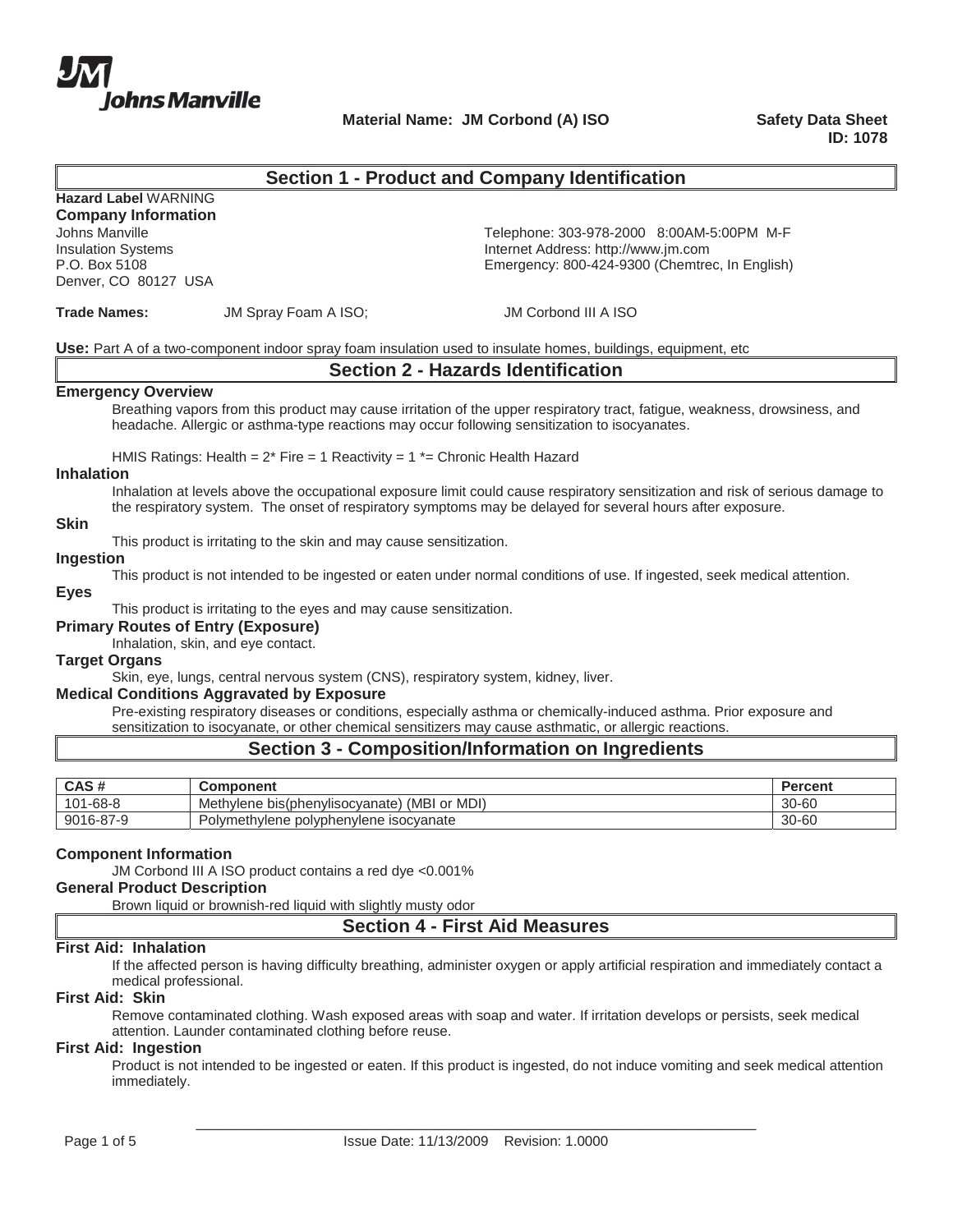# **Material Name: JM Corbond (A) ISO Safety Data Sheet All Accords Accord Control of Accord Control of Accords Accords**

### **First Aid: Eyes**

Flush eyes with large amounts of water until irritation subsides. If irritation persists, seek medical attention.

### **First Aid: Notes to Physician**

Treatment for inhalation, skin contact, or ingestion should be symptomatic. Inhalation of high concentrations of this material, as could occur in enclosed spaces or during deliberate abuse, may be associated with cardiac arrhythmias.

# **Section 5 - Fire Fighting Measures**

**Flash Point:** 446°F/230°C **Method Used:** Open Cup Upper Flammable Limit (UFL):<br>
Auto Ignition: >600°C **Cammable Community Classification:**<br>
Flammability Classification: **Rate of Burning: General Fire Hazards**

**Flammability Classification:** 

MDI vapor and other gases may be generated by thermal decomposition. At temperatures greater than 160°C/320°F, MDI can polymerize and decompose, causing pressure build-up in closed containers. Temperatures over 49°C/120°F accelerate the reaction of MDI with water, which releases carbon dioxide and makes explosive rupture of closed containers possible.

### **Hazardous Combustion Products**

Carbon monoxide, carbon dioxide, halogenated hydrocarbons, nitrogen oxides, and various hydrocarbons.

#### **Extinguishing Media**

Carbon dioxide  $(CO<sub>2</sub>)$ , dry chemical.

### **Fire Fighting Equipment/Instructions**

Use NIOSH-approved self-contained breathing apparatus operating in the pressure demand mode and full fire fighting protective clothing. Avoid inhalation of vapors.

# **Section 6 - Accidental Release Measures**

#### **Containment Procedures**

Remove all sources of ignition. Evacuate and ventilate spill area. Dam spill area with sand, earth, or other suitable absorbent. Prevent entry of material into sewers, other water sources, or land areas. Wear full protective clothing and respiratory protection during clean-up as required to maintain exposures below the applicable exposure limit. Shovel absorbed material into containers in well-ventilated area.

MDI in contaminated areas can be neutralized with an ammonia/water solution (80% water, plus 20% non-ionic surfactant, or 90% water, 3-8% ammonia, plus 2% detergent. Use 10 parts neutralizer per one part isocyanate.) Allow containers of neutralized solution to stand, uncovered, for 48 hours to allow carbon dioxide (CO2) to escape. Small spills should be allowed to stand at least 15 minutes.

#### **Clean-Up Procedures**

Place in closable container for disposal.

# **Section 7 - Handling and Storage**

### **Handling Procedures**

Use protective equipment as described in Section 8 of this safety data sheet when handling uncontained material. Handle in accordance with good industrial hygiene and safety practices.

#### **Storage Procedures**

Warehouse storage should be in accordance with package directions, if any. Product should be kept in a cool and dry area in original packaging. Do not freeze.

# **Section 8 - Exposure Controls / Personal Protection**

### **Exposure Guidelines**

#### **A: General Product Information**

Protective equipment should be provided as necessary to prevent inhalation of vapors, prolonged skin contact, and to keep exposure levels below the applicable exposure limits.

### **B: Component Exposure Limits**

# **Methylene bis(phenylisocyanate) (MBI or MDI) (101-68-8)**

OSHA: 0.02 ppm Ceiling; 0.2 mg/m3 Ceiling

ACGIH: 0.005 ppm TWA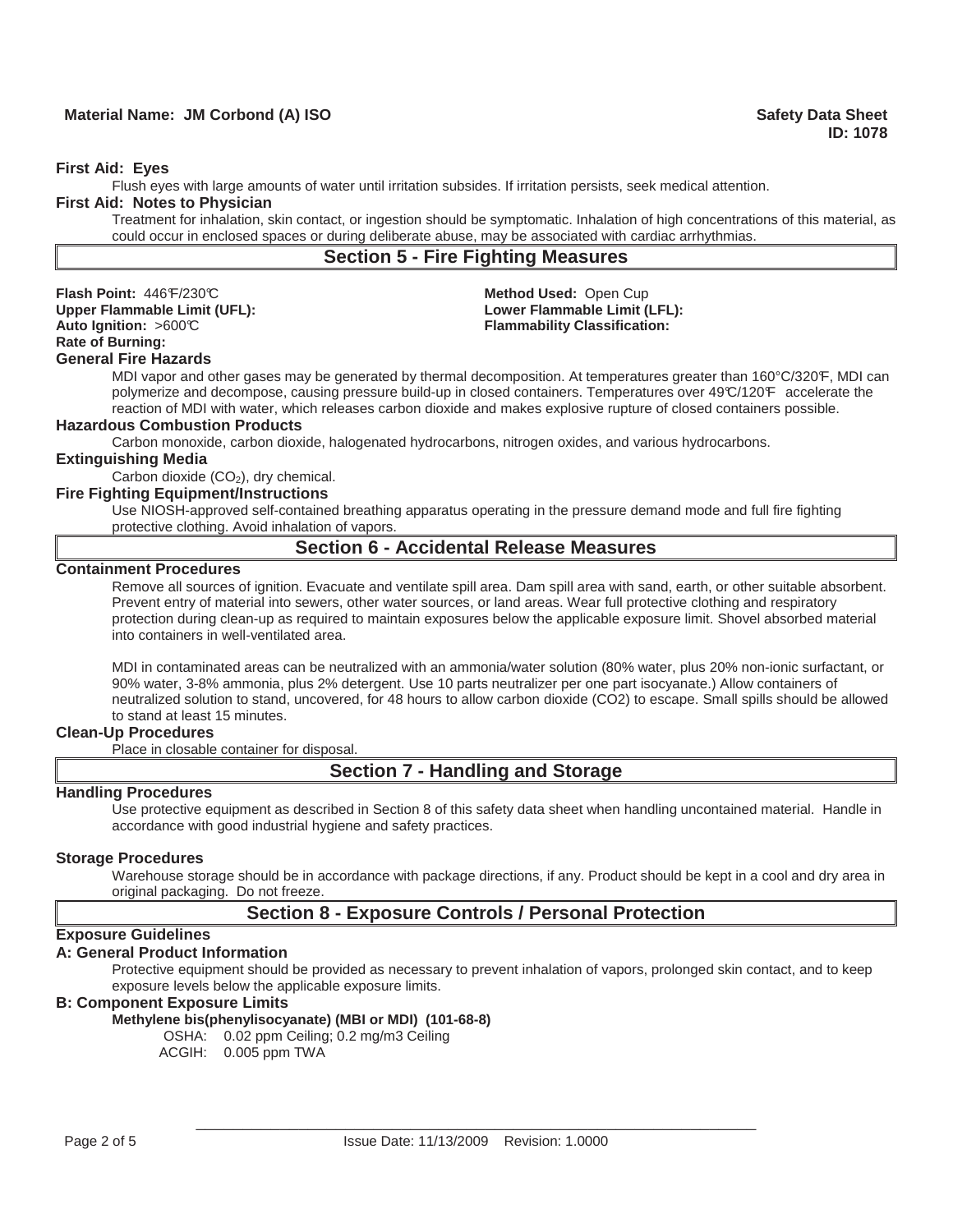# **PERSONAL PROTECTIVE EQUIPMENT**

### **Personal Protective Equipment: Eyes/Face**

Safety glasses with side shields or chemical goggles are recommended.

# **Personal Protective Equipment: Skin**

Impervious gloves such as nitrile rubber should be used to help prevent excessive skin contact.

# **Personal Protective Equipment: Respiratory**

A NIOSH approved respirator must be used if vapor concentrations exceed exposure limits.

# **Ventilation**

Local exhaust or general dilution ventilation may be required to maintain exposures below the applicable exposure limits. The need for ventilation systems should be evaluated by a professional industrial hygienist, while the design of specific ventilation systems should be conducted by a professional engineer.

#### **Personal Protective Equipment: General**

Protective equipment should be provided as necessary to prevent irritation of the throat, eyes, and skin, and to keep exposures below the applicable exposure limits identified in Section 8.

# **Section 9 - Physical & Chemical Properties**

**Appearance:** brown or brownish-red color **Color 1999 Odor:** slightly musty<br> **Physical State:** liquid **Physical State:** liquid **Vapor Pressure:** Not Available **Vapor Density:** 8.5 **Boiling Point:** >300℃ decomposes **Melting Point:** Not Available **Solubility (H<sub>2</sub>O):** Reacts with water

**Physical State: Physical State: Physical State: Physical State: Physical State: Physical State: Physical State: Physical State: Physical State: Physical State: Physical State: Physical State: Physical State: Physical Stat** 

# **Section 10 - Stability & Reactivity Information**

#### **Stability**

MDI vapor and other gases may be generated by thermal decomposition. At temperatures greater than 160°C/320°F, MDI can polymerize and decompose, causing pressure build-up in closed containers. Temperatures over 49°C/120°F accelerate the reaction of MDI with water, which releases carbon dioxide. Explosive rupture of closed containers is possible.

#### **Stability: Conditions to Avoid**

Keep away from ignition sources. Do not freeze. Do not thin.

#### **Incompatibility**

Strong acids, alkalis, and oxidizing agents

## **Hazardous Polymerization**

May occur at elevated temperatures in the presence of alkalis, tertiary amines, and metal compounds.

### **Section 11 - Toxicological Information**

### **Acute Toxicity**

## **A: General Product Information**

MDI is an allergic sensitizing agent that may produce wheezing, coughing, shortness of breath, runny nose, sore throat, coughing, and reduced lung function. Effects may be delayed. Eye contact may cause irritation with tearing (watery eyes), reddening, and swelling. Ingestion may produce irritation, and corrosive effects on the digestive system.

### **B: Component Analysis - LD50/LC50**

**Methylene bis(phenylisocyanate) (MBI or MDI) (101-68-8)**

Oral LD50 Rat: 9200 mg/kg

#### **Polymethylene polyphenylene isocyanate (9016-87-9)**

Inhalation LC50 Rat: 490 mg/m3/4H; Oral LD50 Rat:49 g/kg; Dermal LD50 Rabbit:>9400 mg/kg

### **Component Carcinogenicity**

#### **Methylene bis(phenylisocyanate) (MBI or MDI) (101-68-8)**

IARC: Group 3 - Not Classifiable (IARC Monograph 71 [1999], Supplement 7 [1987], Monograph 19 [1979])

### **Polymethylene polyphenylene isocyanate (9016-87-9)**

IARC: Group 3 - Not Classifiable (IARC Supplement 7 [1987], Monograph 19 [1979])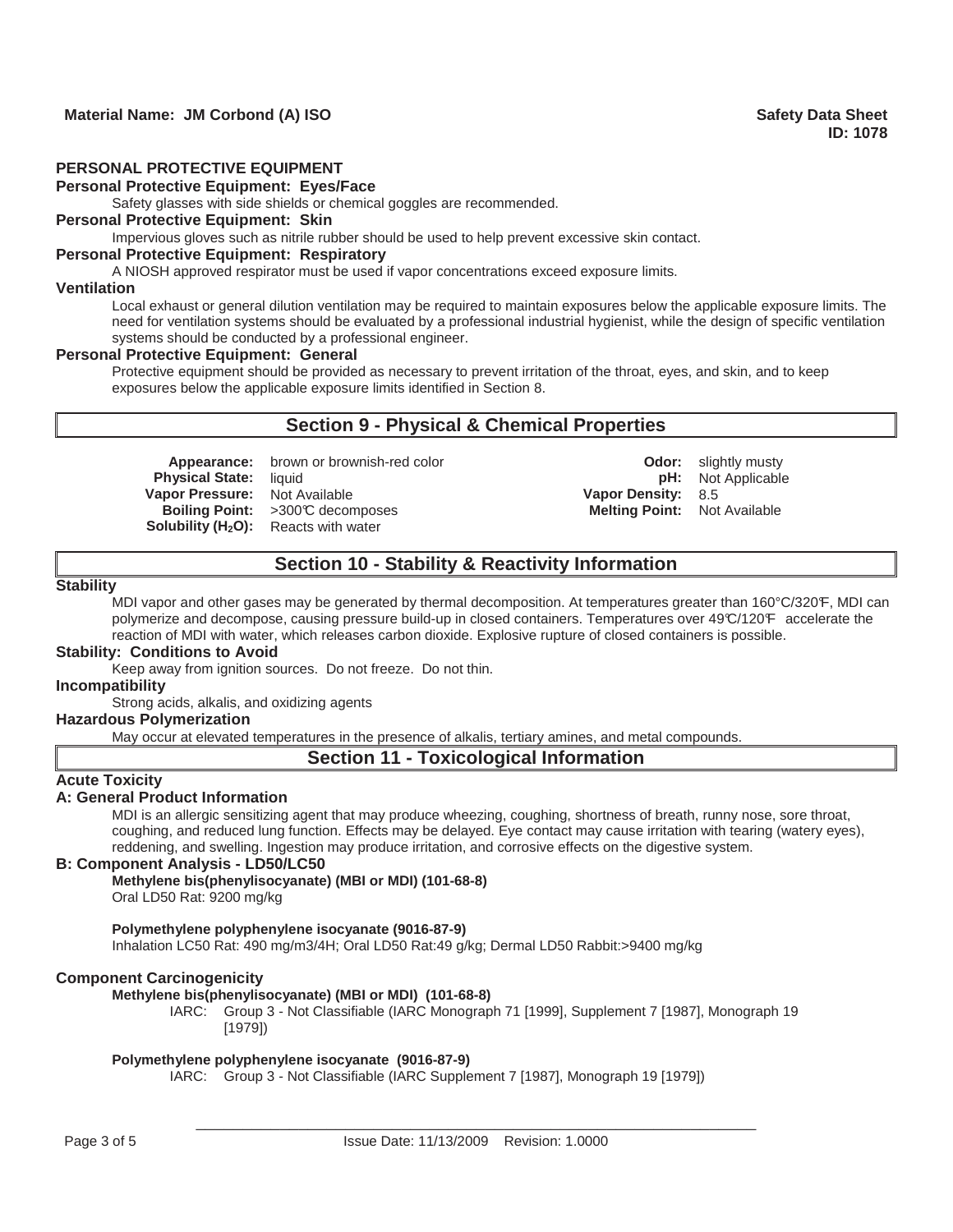# **Material Name: JM Corbond (A) ISO Safety Data Sheet All Accords Accord Control of Accord Safety Data Sheet**

### **Chronic Toxicity**

If the material is heated isocyanates, mainly diisopropylphenyl isocyanate may be released. Repeated or prolonged exposure to isocyanates in general may result in isocyanate sensitization (chemical asthma) in some individuals, causing them to react to isocyanate exposure at concentrations below the established exposure limits. Symptoms include chest tightness, wheezing, coughing, and shortness of breath. Effects can be delayed. Overexposure can cause lung damage, including decreased lung function. Prolonged or repeated skin contact may cause irritation leading to dermatitis. Skin sensitization may also occur.

### **Teratogenicity**

MDI: In laboratory animals, MDI/polymeric and MDI did not produce birth defects; other fetal effects occurred only at high doses which were toxic to the mother.

# **Section 12 - Ecological Information**

#### **Ecotoxicity**

### **A: General Product Information**

No data available for this product.

## **B: Component Analysis - Ecotoxicity - Aquatic Toxicity**

No ecotoxicity data are available for this product's components.

## **Section 13 - Disposal Considerations**

# **US EPA Waste Number & Descriptions**

### **A: General Product Information**

This product is not expected to be a hazardous waste when it is disposed of according to the U.S. Environmental Protection Agency (EPA) under Resource Conservation and Recovery Act (RCRA) regulations. Product characterization after use is recommended to ensure proper disposal under federal and/or state requirements.

### **B: Component Waste Numbers**

No EPA Waste Numbers are applicable for this product's components.

### **Disposal Instructions**

Dispose of waste material according to Local, State, Federal, and Provincial Environmental Regulations.

### **Section 14 - Transport Information**

### **International Transport Regulations**

These products are not classified as dangerous goods according to international transport regulations.

# **Section 15 - Regulatory Information**

### **US Federal Regulations**

### **A: General Product Information**

SARA 311 Status. The following SARA 311 designations apply to this product: Immediate (acute) health hazard. Delayed (chronic) health hazard.

## **B: Component Analysis**

This material contains one or more of the following chemicals required to be identified under SARA Section 302 (40 CFR 355 Appendix A), SARA Section 313 (40 CFR 372.65) and/or CERCLA (40 CFR 302.4).

### **Methylene bis(phenylisocyanate) (MBI or MDI) (101-68-8)**

SARA 313: 1.0 % de minimis concentration (listed under Chemical Category N120, Diisocyanates) CERCLA: 5000 lb final RQ; 2270 kg final RQ

#### **Polymethylene polyphenylene isocyanate (9016-87-9)**

SARA 313: 1.0 % de minimis concentration (listed under Chemical Category N120, Diisocyanates)

#### **State Regulations**

### **A: General Product Information**

Other state regulations may apply. Check individual state requirements.

### **B: Component Analysis - State**

The following components appear on one or more of the following state hazardous substances lists:

| Component                                             | CAS#          | <b>CA</b> |     | <b>MA</b> | <b>MN</b> | N.  |     |
|-------------------------------------------------------|---------------|-----------|-----|-----------|-----------|-----|-----|
| MDI)<br>(MBI<br>Methylene bis(phenylisocyanate)<br>or | i-68-8<br>101 | Yes       | No. | Yes       | Yes       | Yes | Yes |
| Polymethylene<br>polyphenylene isocyanate             | 9016-87-9     | <b>No</b> | No  | No        | No        | Yes | No  |

### **A: TSCA Status**

This product and its components are listed on the TSCA 8(b) inventory.